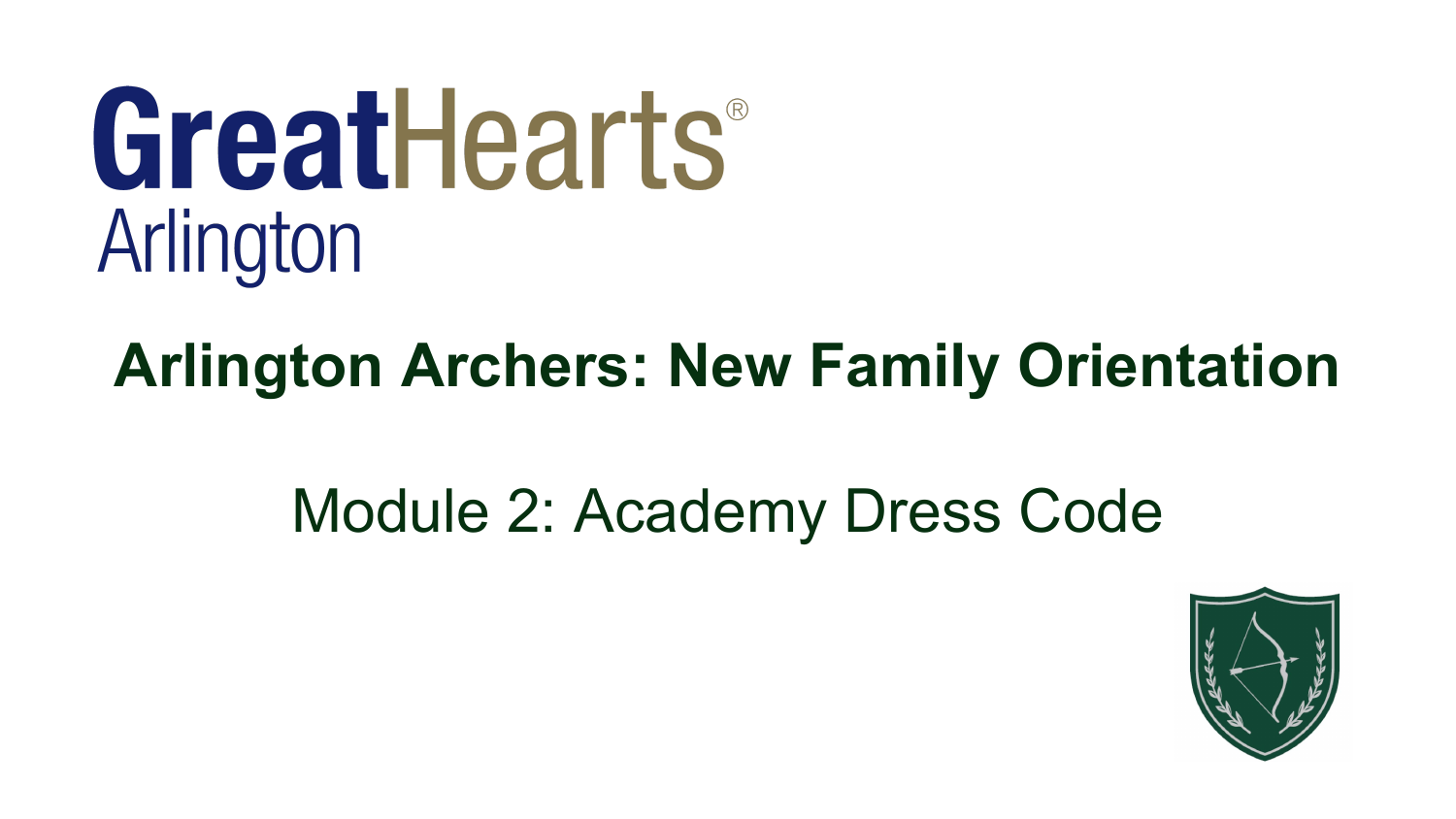# **Table of Contents: Dress Code**

- 1. The Uniforms
- 2. Parent Responsibility
- 3. Student Responsibility
- 4. Grade Level Uniform Expectations
- 5. Purchasing Information/Reducing Costs/Helpful Hints
- 6. Hair/Jewelry/Grooming
- 7. Additional Uniform Expectations
- 8. Questions?

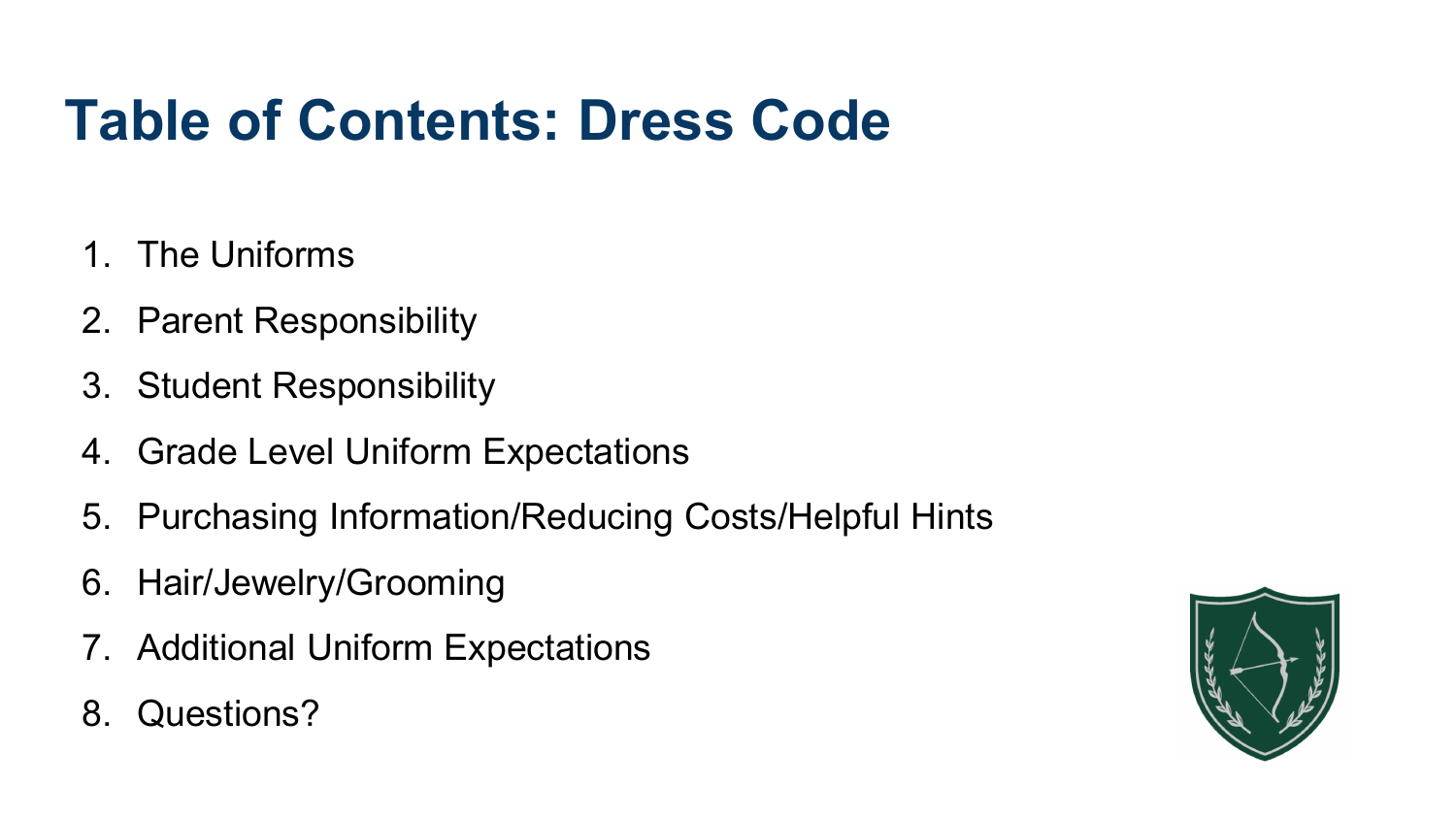# The Uniforms

At Great Hearts schools, the student uniform is an essential part of who we are and what we do. The uniform serves to unify our students as one community of learners, irrespective of our diverse backgrounds. The uniform also signifies to the larger community our common purpose and identity as schools in pursuit of the true, the good, and the beautiful. Finally, the uniform frees our students to pursue their intellectual and moral development as individuals, without the distractions of fad and fashion.



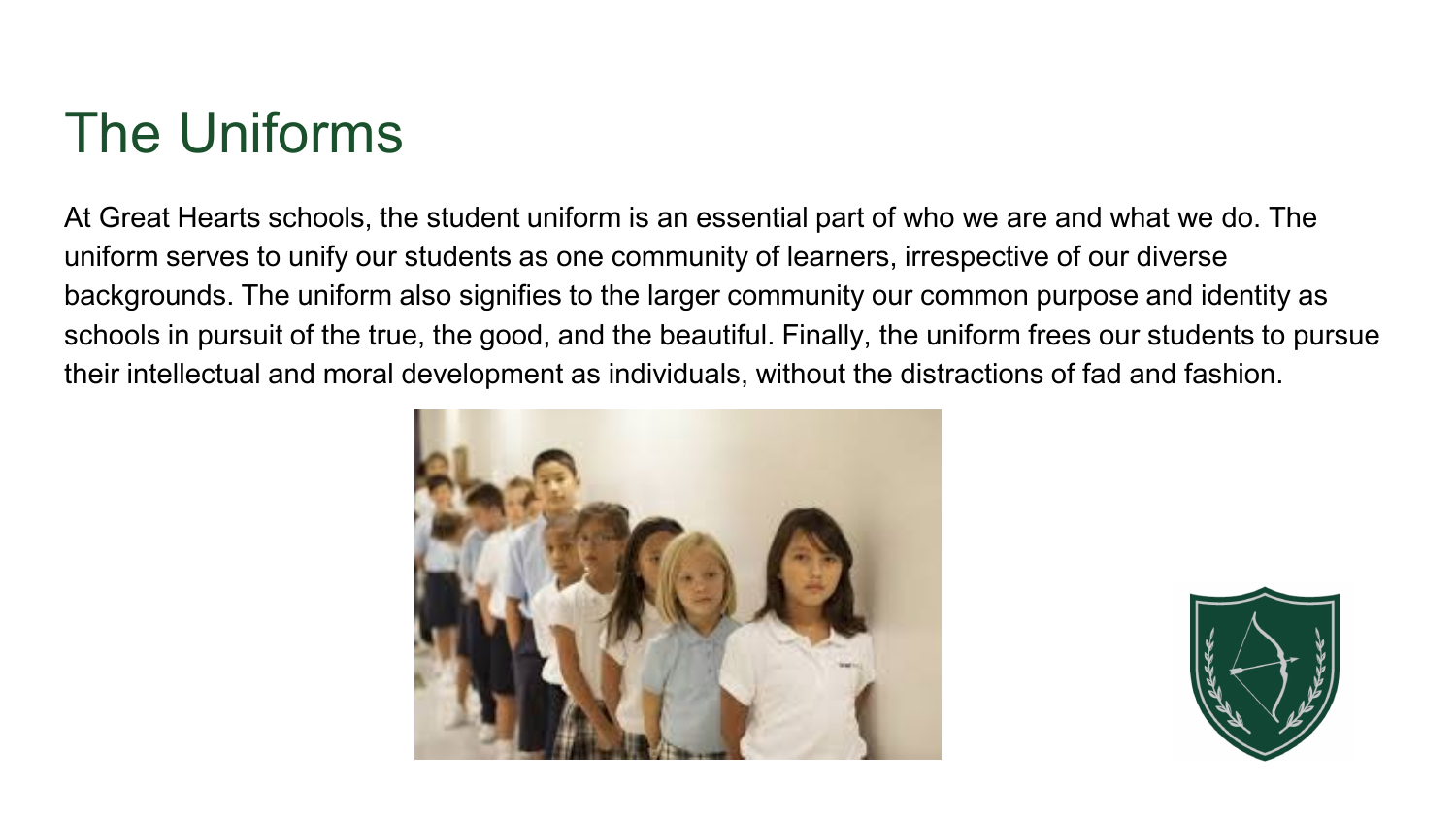# Parent Responsibility

While students are responsible for their clothing and appearance, it is the parents who are responsible for providing the conditions required for meeting the standard, e.g. haircuts, proper shoes, shirts, skirts and pants that fit properly, and mending or replacing worn and torn items. Parents are urged to understand the [dress code](https://arlington.greatheartsamerica.org/academy-life/uniforms/) and to ensure that their children go to school each day in the right attire from head to toe. It is an uncomfortable experience for a child to be corrected for a dress code violation, and repeated issues can become an enormous distraction for students. Parents who are struggling to meet a [dress code](https://arlington.greatheartsamerica.org/academy-life/uniforms/) requirement are encouraged to reach out to administration for guidance.

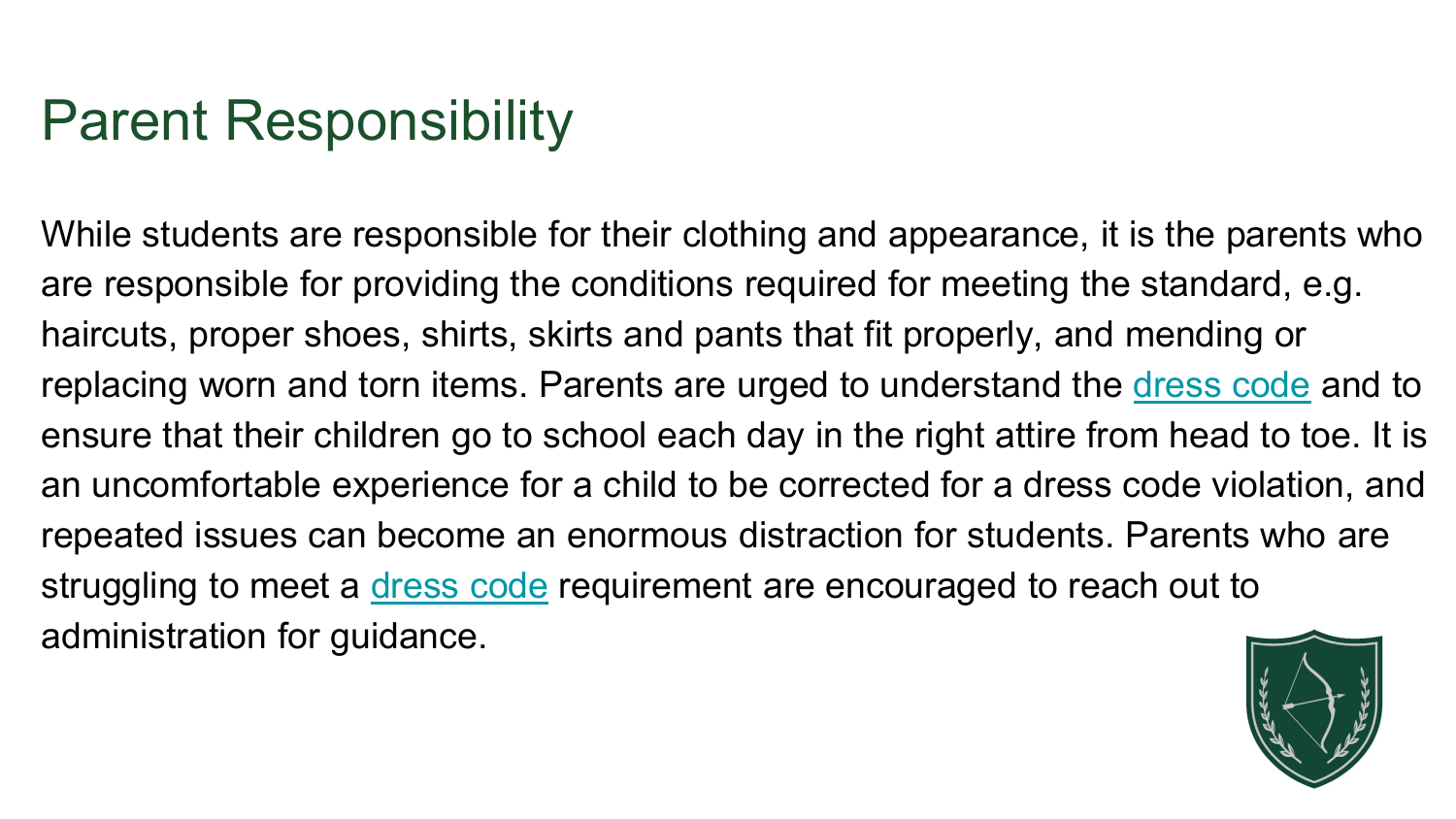### Student Responsibility

Students are responsible for wearing their uniform with care and pride, and for maintaining good grooming habits throughout the school day. Tucking in and buttoning shirts, tying shoes, and keeping sleeves and socks properly adjusted are important opportunities for students to exhibit pride in their membership in the Academy. Personal grooming is another important component of the [dress code.](https://arlington.greatheartsamerica.org/academy-life/uniforms/) Students should arrive to school with clean hands, face, hair, and uniform. Hair should be combed and neatly styled. Throughout the school day, students should remember to wash their face and hands and to refrain from marking themselves with ink and paint. Being an Arlington Archer should look and feel special!

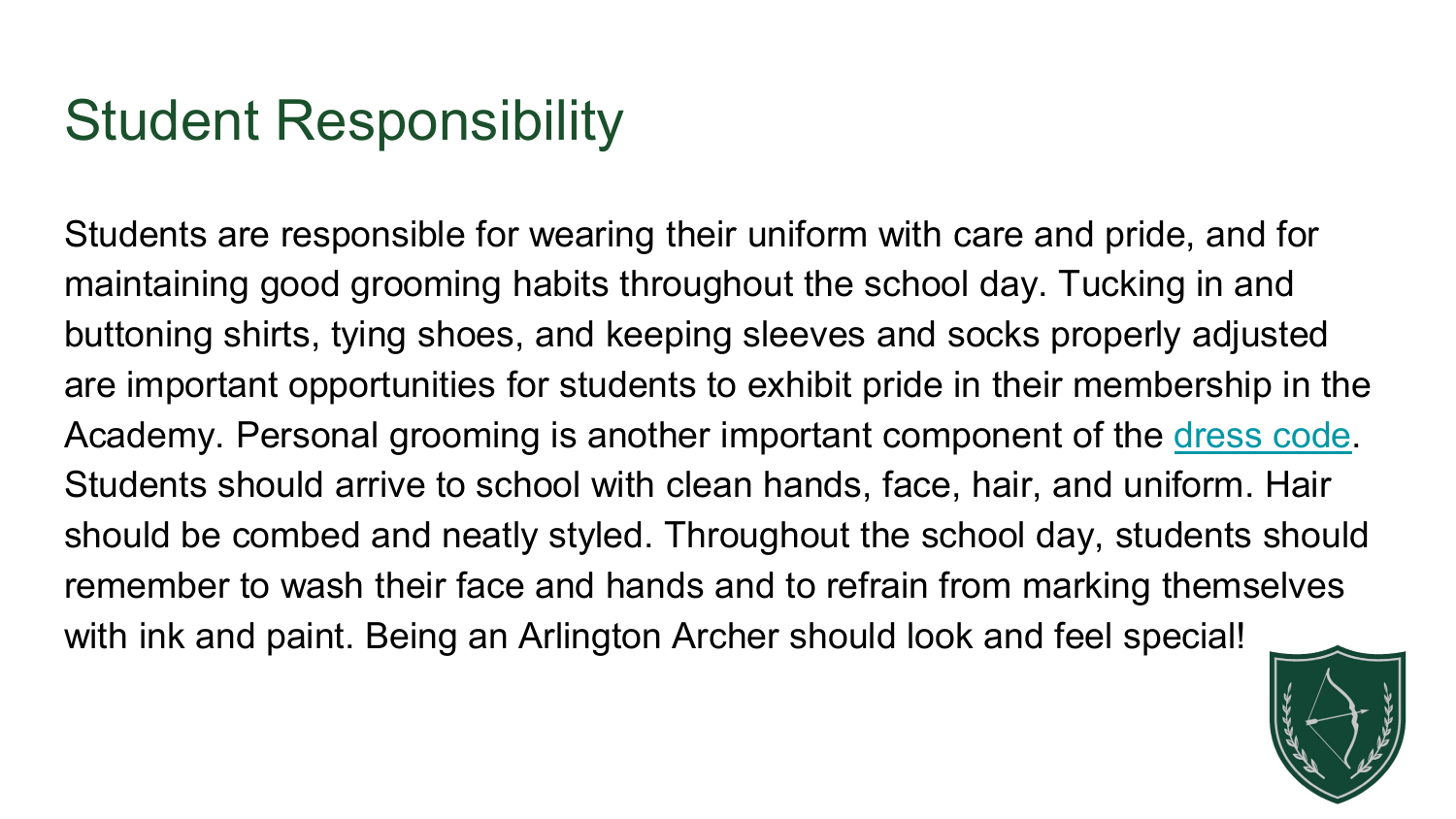# Kinder through 5th Grade Girls Uniform

#### **Required:**

- Short-sleeve or long-sleeve polo Color: white or light blue
- Navy pants or shorts
- Plaid skort
- **K-2 Only:** Plaid jumper & Peter Pan collared shirt

#### **Optional:**

- Navy V-neck sweater—button-up or pull-over
- Navy quarter-zip sweatshirt or full zip jacket

#### *Please see [our vendors](https://arlington.greatheartsamerica.org/academy-life/uniforms/) for a complete list of options.*

*It is encouraged to label all uniform items.* 

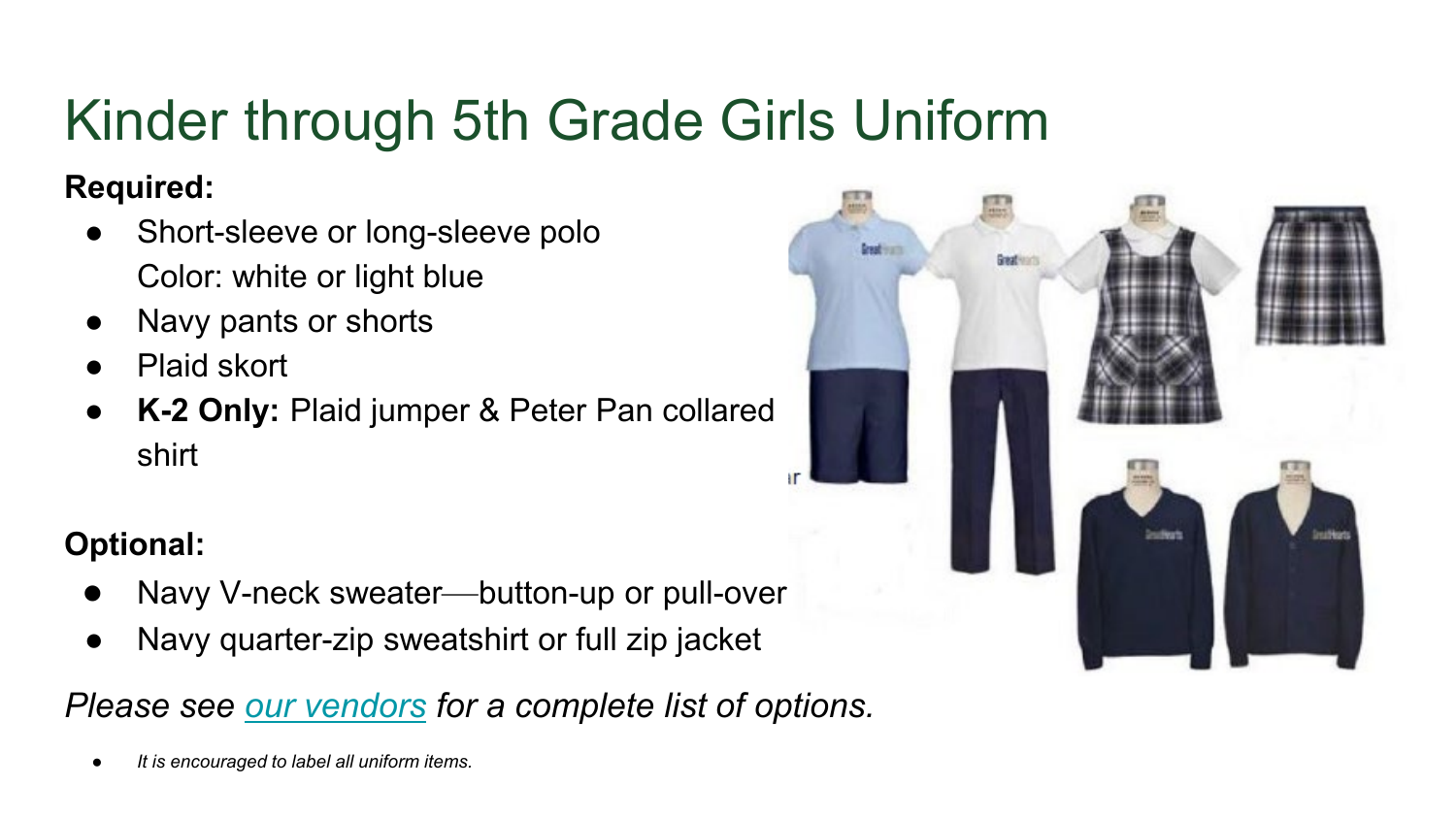# Kinder through 5th Grade Boys Uniform

#### **Required:**

- Short-sleeve polo or long-sleeve polo Color: white or light blue
- Navy pants or shorts

#### **Optional:**

- Navy V-neck sweater—button-up or pull-over
- Navy quarter-zip sweatshirt or full zip jacket



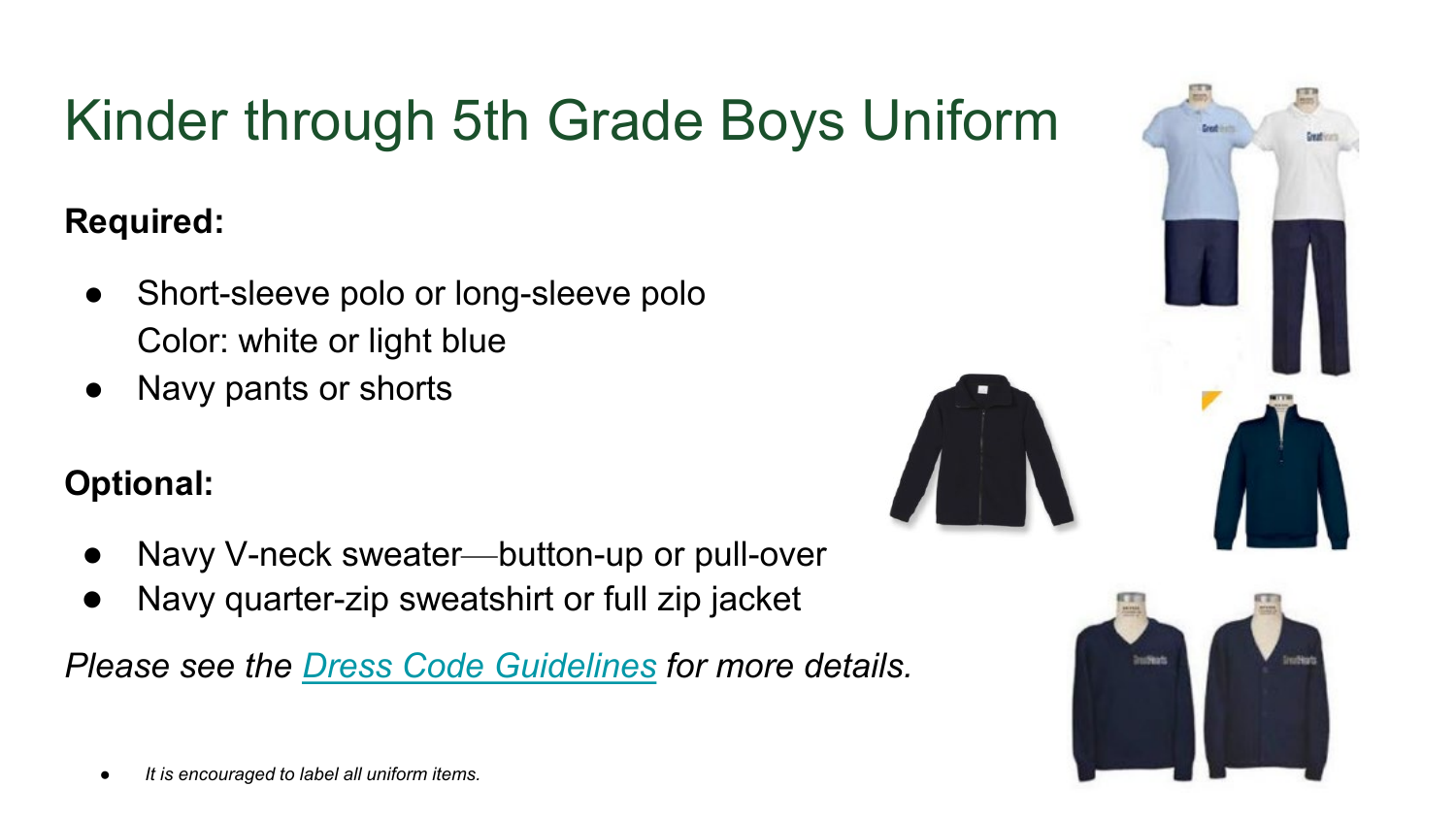### Approved Shoes for K-5



Students may wear either Keds School Days shoes (white and navy blue) or any all white or all black athletic shoe.

Students may wear solid white, black, or navy socks that are free of logos. Socks must be visible; no-show socks are not permitted. *Please see the [Dress Code](https://arlington.greatheartsamerica.org/wp-content/uploads/sites/42/2022/03/GHA-Lower-School-Dress-Code.pdf)  [Guidelines for more details. \(K-2 may wear velcro\).](https://arlington.greatheartsamerica.org/wp-content/uploads/sites/42/2022/03/GHA-Lower-School-Dress-Code.pdf)*

NOTE: Families are advised to avoid the K-Swiss all-white shoe because it is very difficult to keep laces tied and they do not perform well for PE/athletics.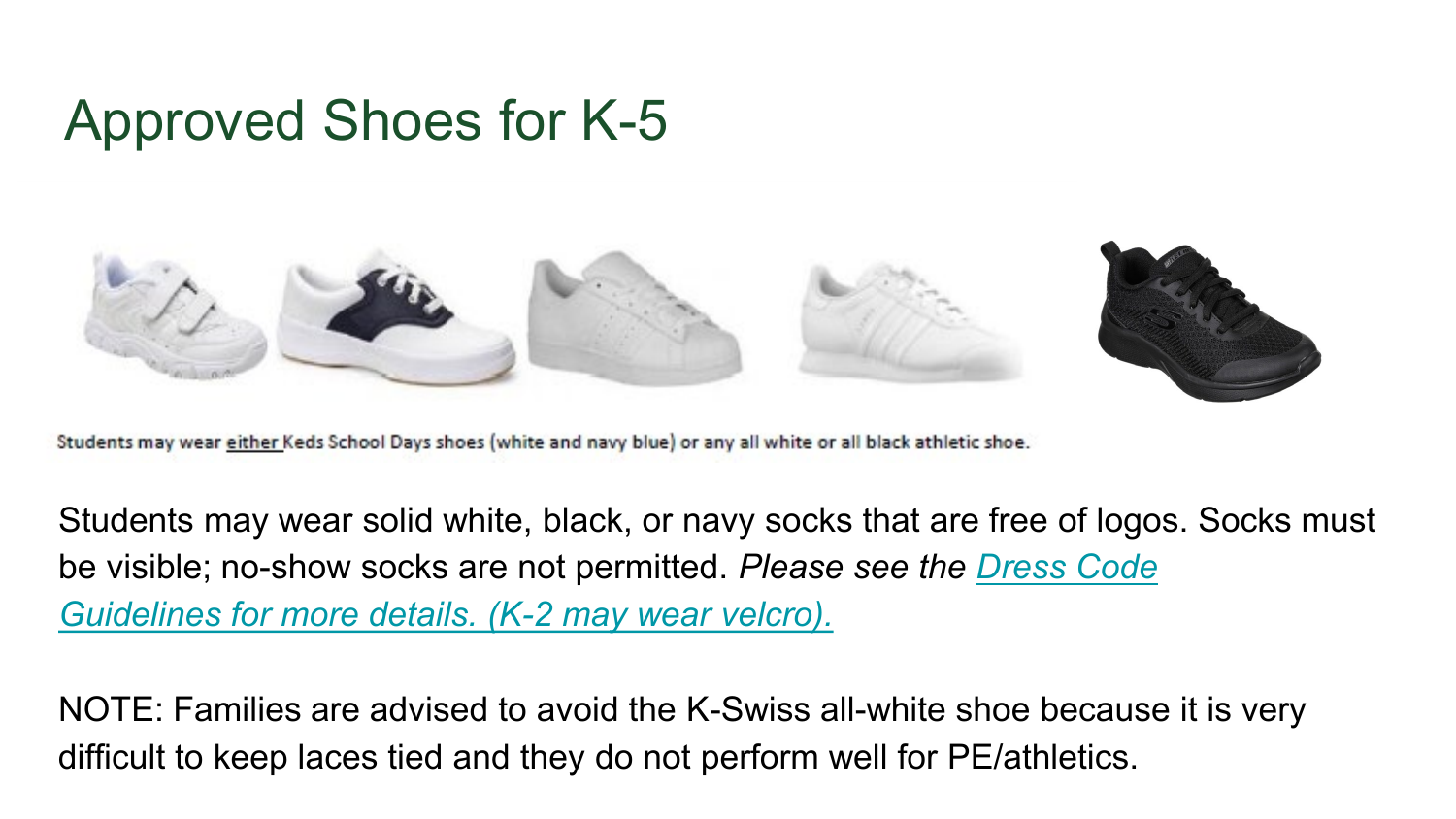# 6th-8th Grade Boys Uniform

#### **Required:**

- Short-sleeve or long-sleeve polo Color: white or Navy
- Khaki pants or shorts

#### **Optional:**

- Navy V-neck pullover sweater or sweater vest
- Navy quarter-zip sweatshirt or full zip jacket

**Footwear:** Solid-colored dark brown or black dress shoes with matching soles. Socks worn with pants must be black, navy, or brown, solid-colored, and free of logos or patterns. Noshow socks are not permitted.

*Please see the [Dress Code Guidelines](https://arlington.greatheartsamerica.org/wp-content/uploads/sites/42/2022/03/GHA-Upper-School-Dress-Code.pdf) for more details.*

*It is encouraged to label all uniform items.* 



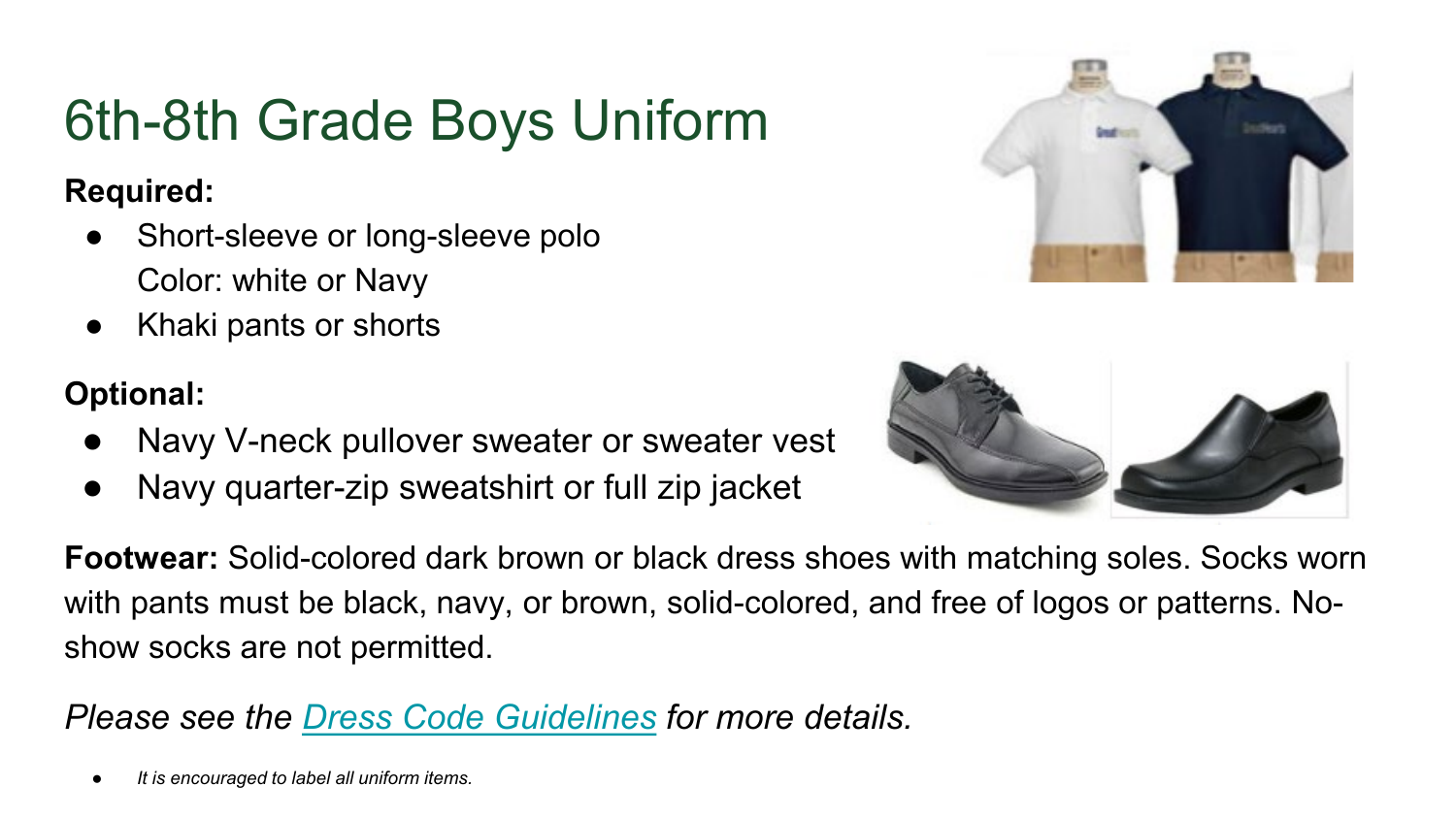# 6th-8th Grade Girls Uniform

#### **Required:**

- Short-sleeve polo or long-sleeve polo Color: white or Navy
- Khaki pants or khaki shorts
- **Plaid Skirt**

#### **Optional:**

- Navy V-neck pullover sweater or sweater vest
- Navy quarter-zip sweatshirt or full zip jacket



*It is encouraged to label all uniform items.*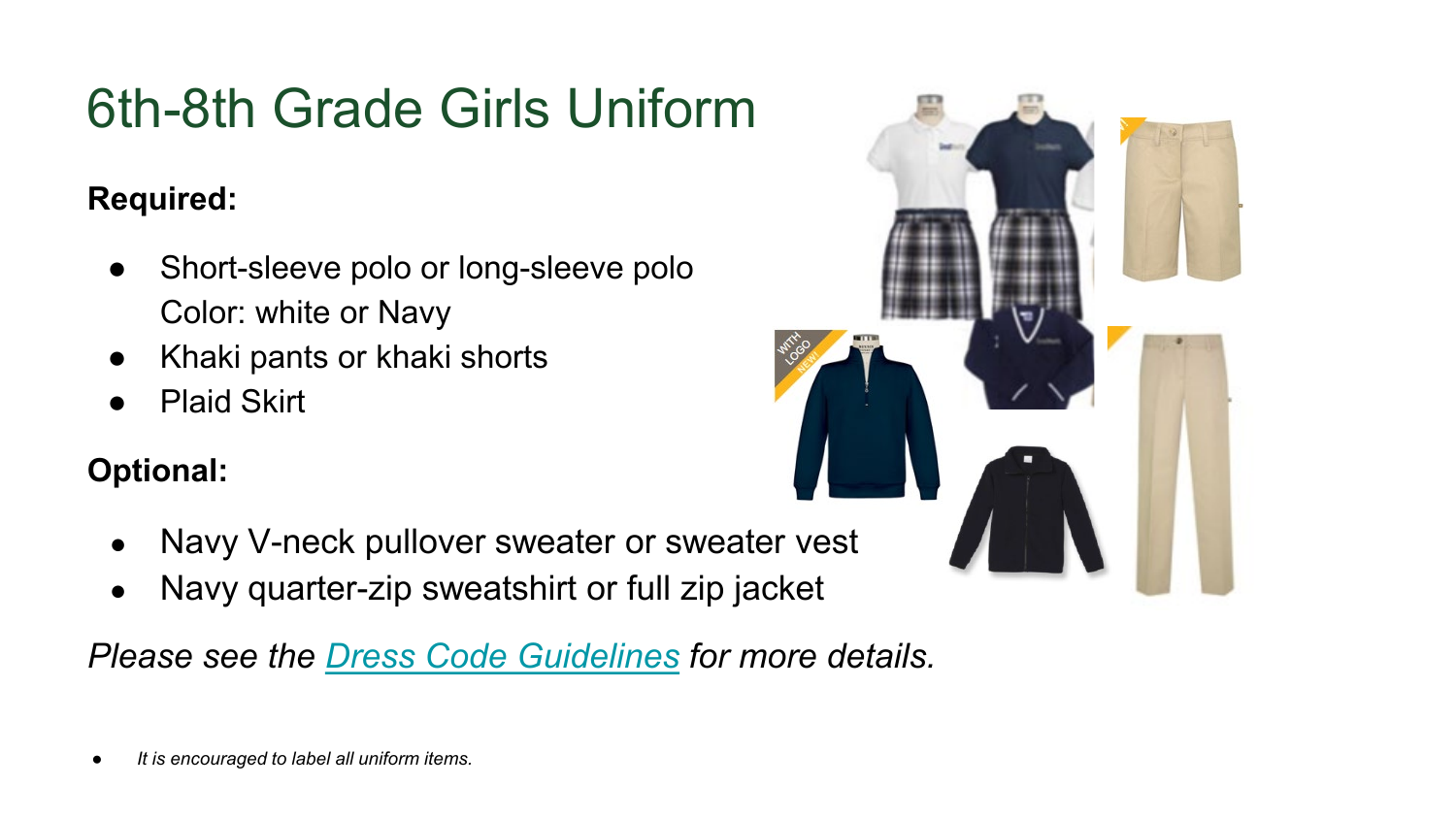### 6th-8th Grade Girls Footwear

**Shoes**: Solid-colored dark brown or black dress shoes (slip-on or lace-up) which are lowheeled with matching soles. Non-athletic saddle shoes (see below) are also permitted. Dress shoes may have a simple ornament (bow, buckle) of the same color of the shoe, or of simple silver or gold color.



**Socks**: Nylons or tights must be non-patterned and solid black or navy in color; socks must be solid navy, white, or black in color, and free of logos or patterns. No-show socks are not permitted.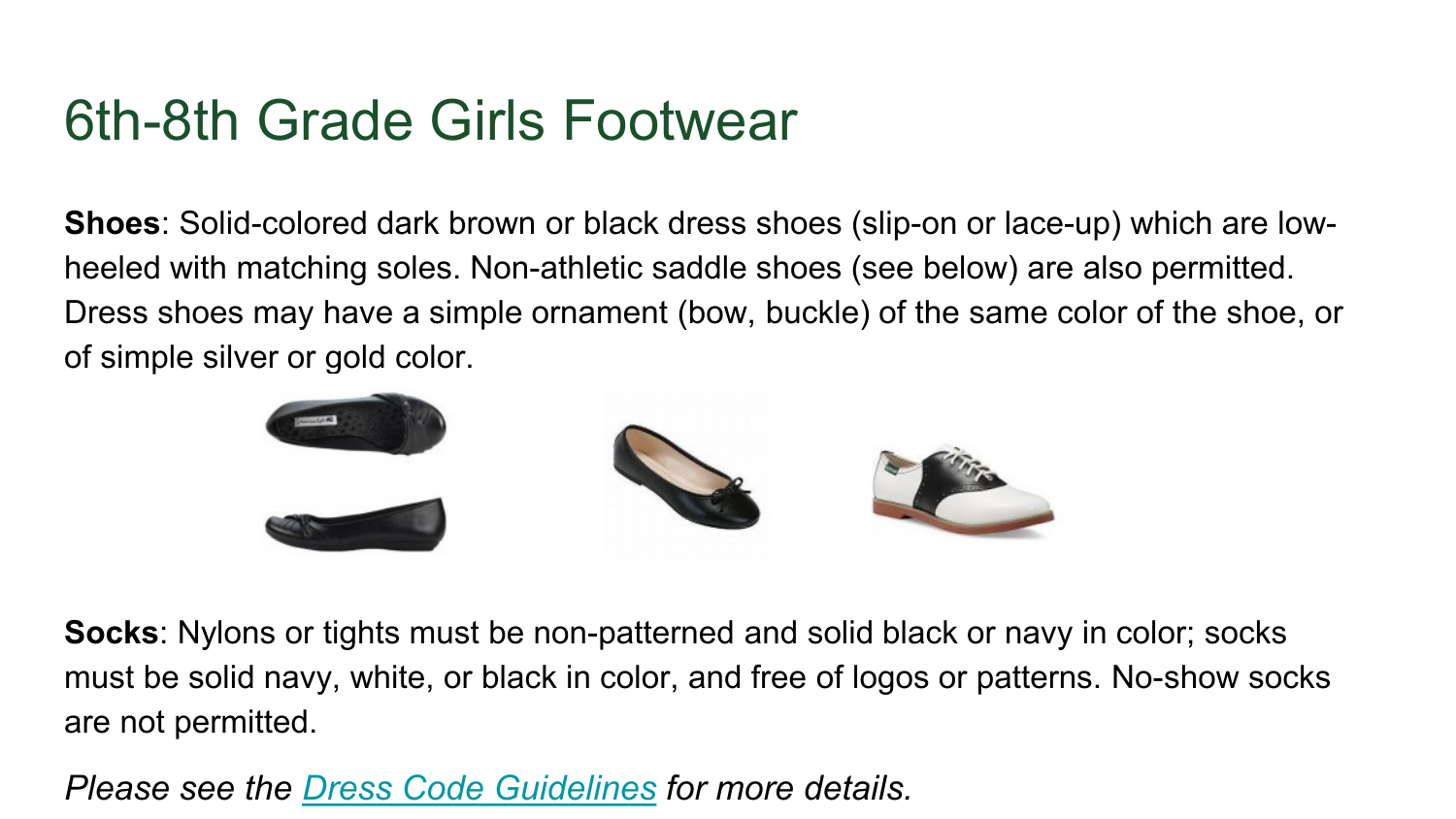**Pants/Shorts** must have belt loops and a solid black or brown leather (or synthetic leather) belt (at least 3/4" wide) must be worn. (Kindergarten is exempt from the requirement for belt loops and a belt). No fabric or woven belts are permitted. Shirts must be tucked in. No jeans, Dickies, cargo pants, dungarees, extra pockets, extra zippers, or extra seams will be permitted. Pants/Shorts should not be excessively tight or loose fitting. Pants/Shorts should be worn at the waist and no undergarments may be visible. Pants must reach to the shoe but should not drag on the ground.



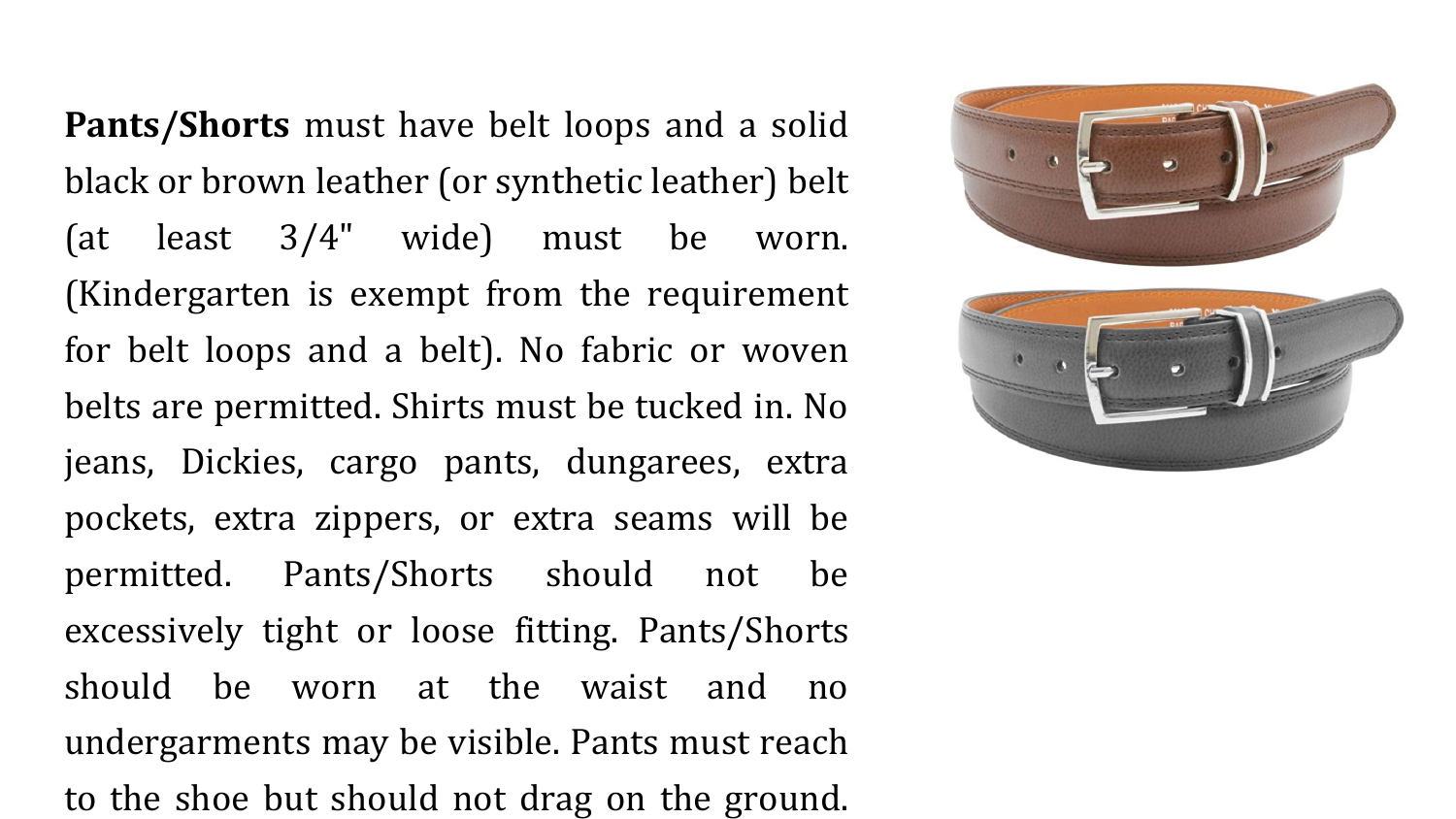### 6th-8th Grade PE Uniforms

**PE Uniforms:** 6th-8th grade students will dress for PE. Students will wear a navy athletic short and grey athletic shirt purchased through our vendors.

*Please see [our vendors](https://arlington.greatheartsamerica.org/academy-life/uniforms/) for a complete list of options.* 



**Shoes**: Students must change into a pair of solid black or solid white non-marking athletic shoes for PE.

Without the proper attire, a student may not be able to participate in PE.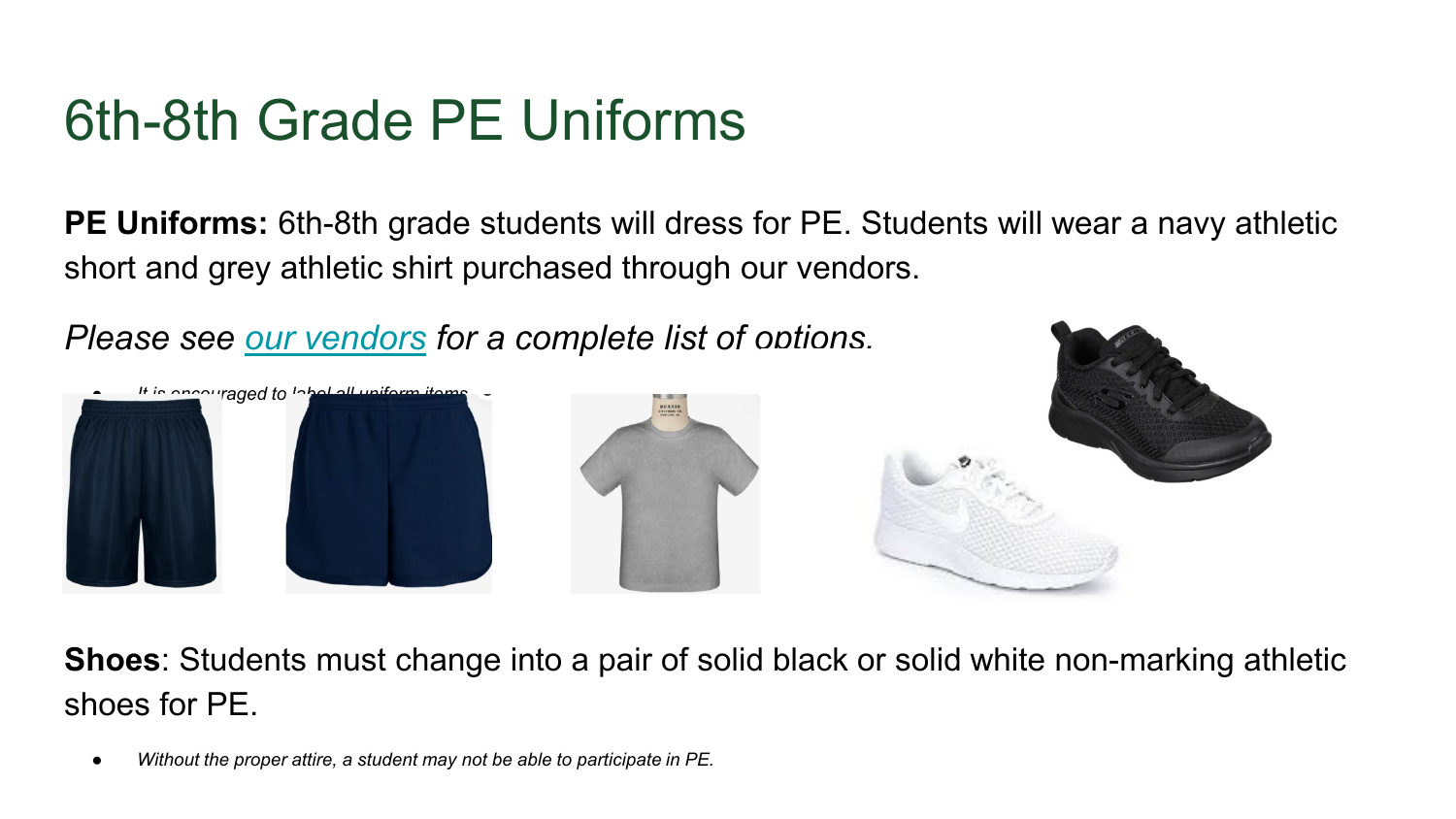### Purchasing Information

Great Hearts now has two preferred vendors for our uniforms. Families can choose from either vendor. More information can be found on their websites:

- [Dennis Uniforms](https://www.dennisuniform.com/collections/VGA)
- **[Flynn O'Hara](https://flynnohara.com/shop/great-hearts-arlington-tx144/)**

Several items—i.e., pants, shorts, belts, shoes, socks—may be purchased from other vendors (e.g., Target) as long as the items meet the [dress code](https://arlington.greatheartsamerica.org/academy-life/uniforms/)  requirements.

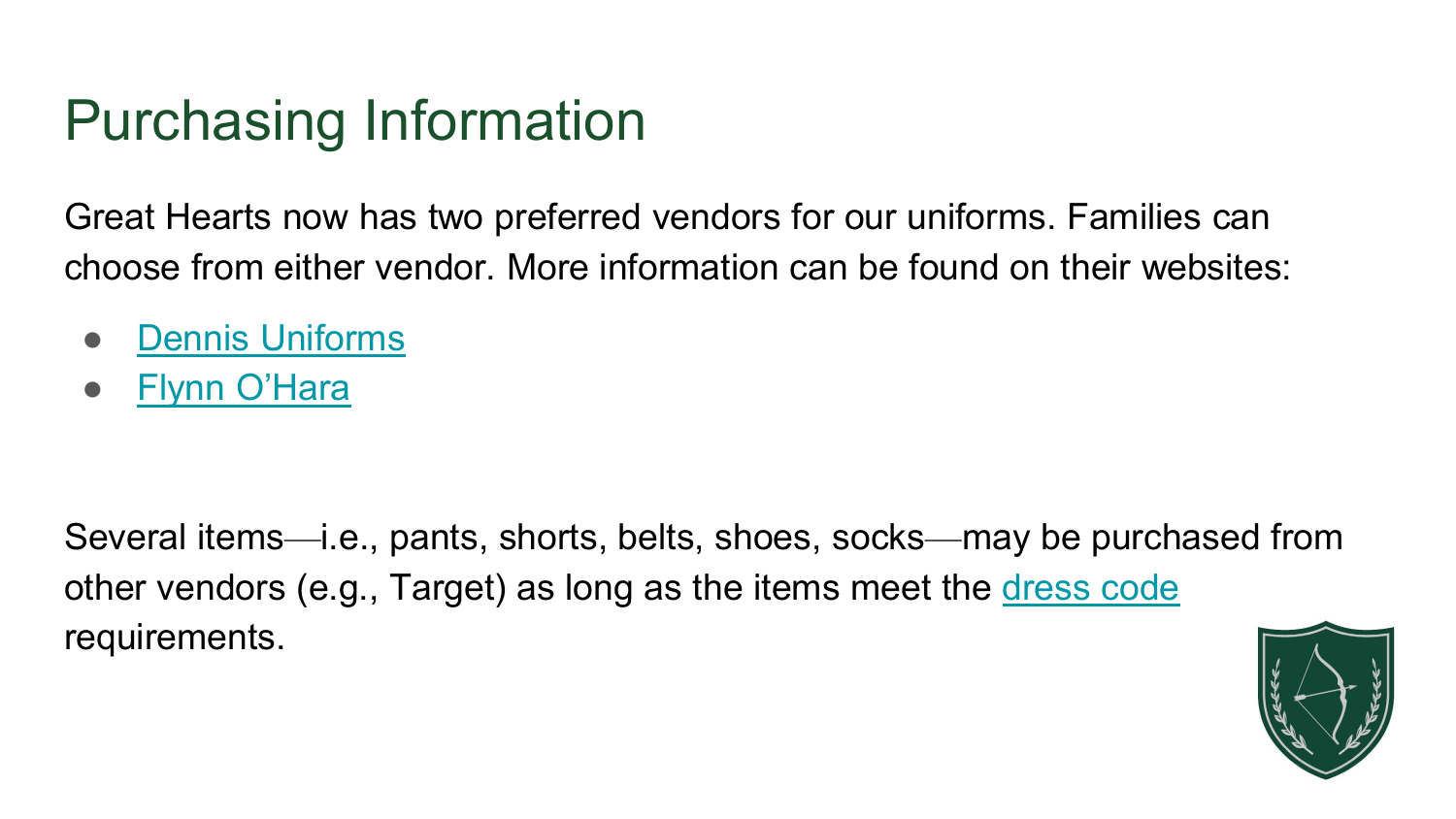# Reducing Costs

Over the years Great Hearts families have worked together to re-sell used uniforms. We will notify Arlington families when our Parent Service Organization launches this program for our new campus.

Families who qualify for free or reduced lunch will receive vouchers for the purchase of uniforms while supplies last. Eligibility is determined based upon the annual Free & Reduced Lunch Application released in July.

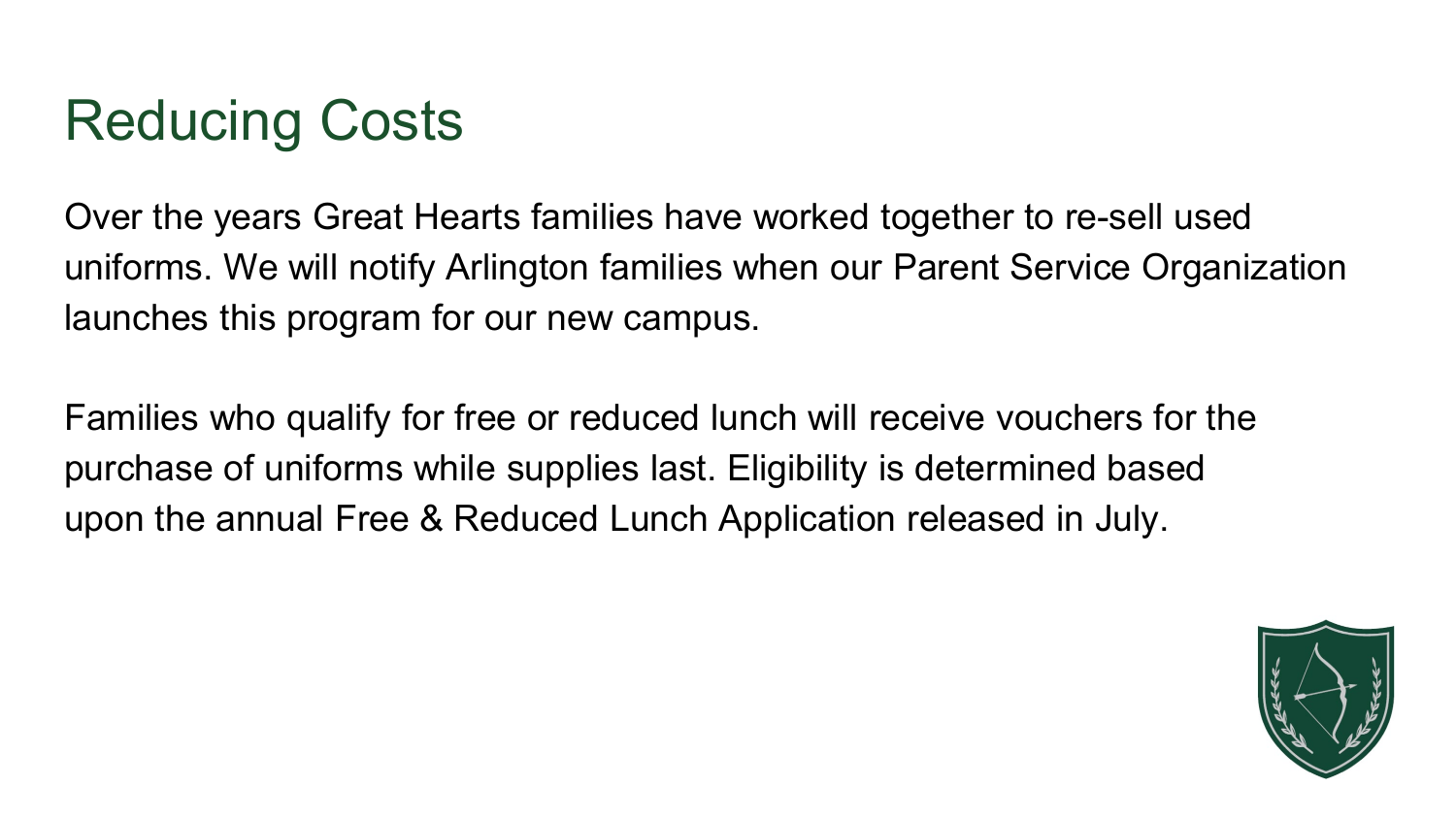### Helpful Hints

- Because comfort and function are so important, we recommend that families visit a uniform vendor to try on sizes and styles. If an in-person visit is not possible, please work carefully with the vendor to determine correct sizing.
- Uniform requirements are grade specific. *Please,* let the uniform vendor know your child's grade before purchasing. This will ensure you have the proper attire.
- Consider purchasing items that give your child room for growth. Hems and buttons can be adjusted, and this will save you money over time.
- Note the difference in fit between *girls* and *junior* sizes when shopping.
- Special lengths and sizes are available. Contact vendors for more information.
- Pants may be purchased from non-vendors so long as the color, fabric and style match the uniform.

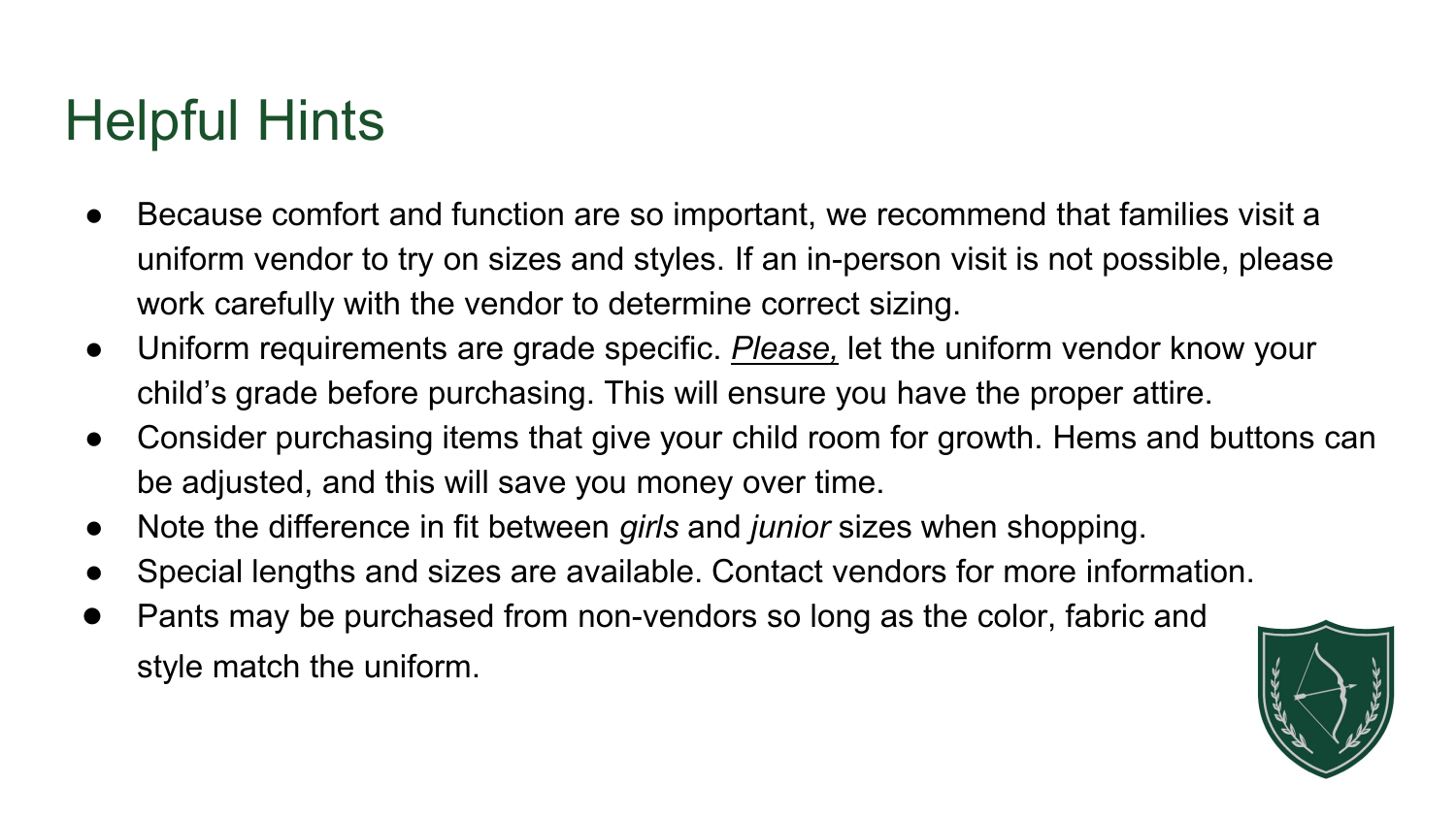### Hair

Hair should be neatly combed or styled. Hair must be natural looking in its color (no bleaching or unnatural streaking/highlighting, no artificial jet‐black coloring, and no unnatural colors), and simple in its cut. Radical changes in hair color are not permitted during the school year. Girls may wear neat bows, barrettes, headbands, and hair ties so long as they coordinate with the uniform. Boys' hair must be above the top of the shirt collar. Accommodations for religious reasons are permitted.

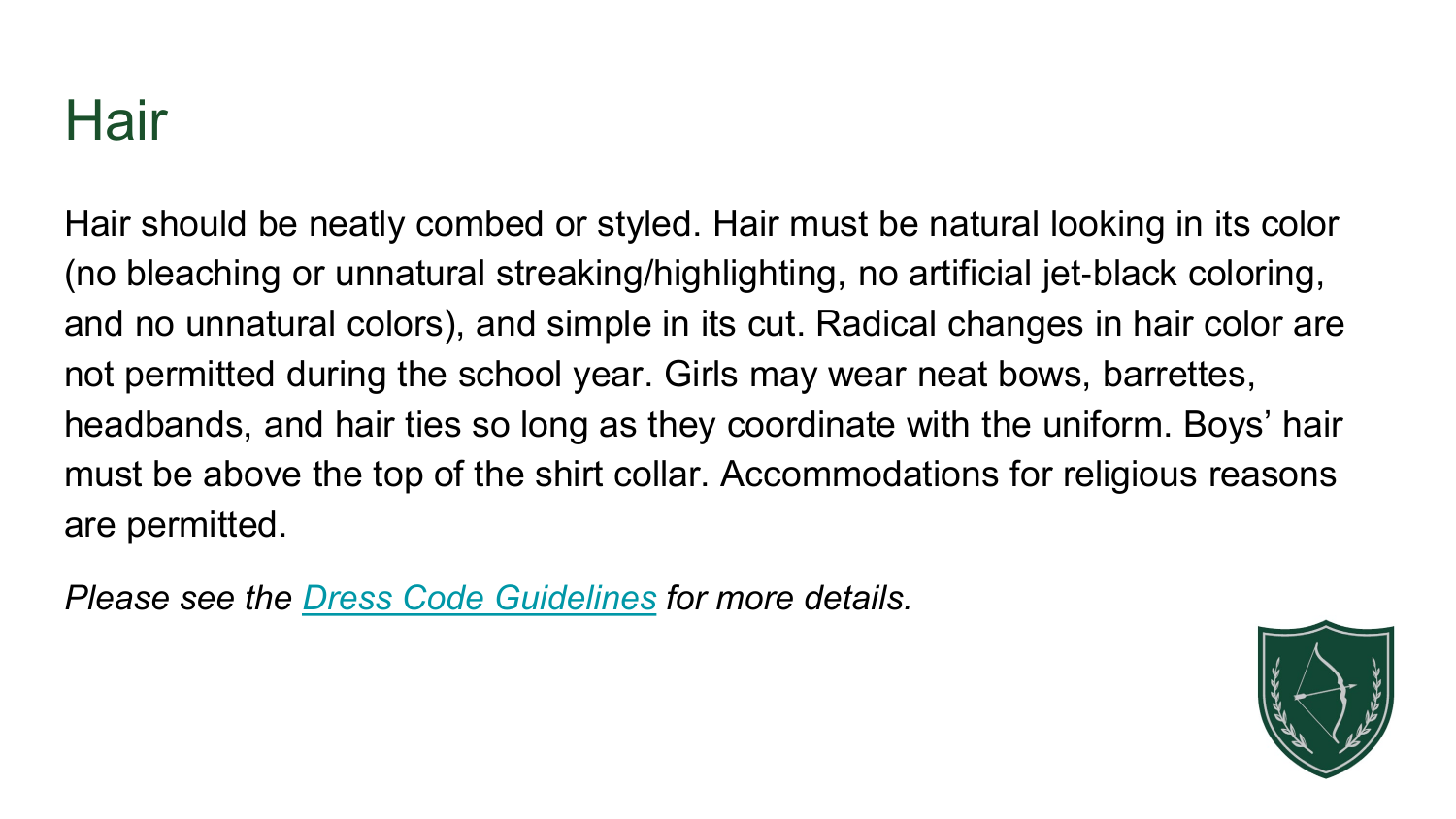

Girls may wear small earrings; boys may not wear earrings. Boys and girls are permitted to wear one watch, one ring, one bracelet, and one small necklace; smart watches are not permitted.

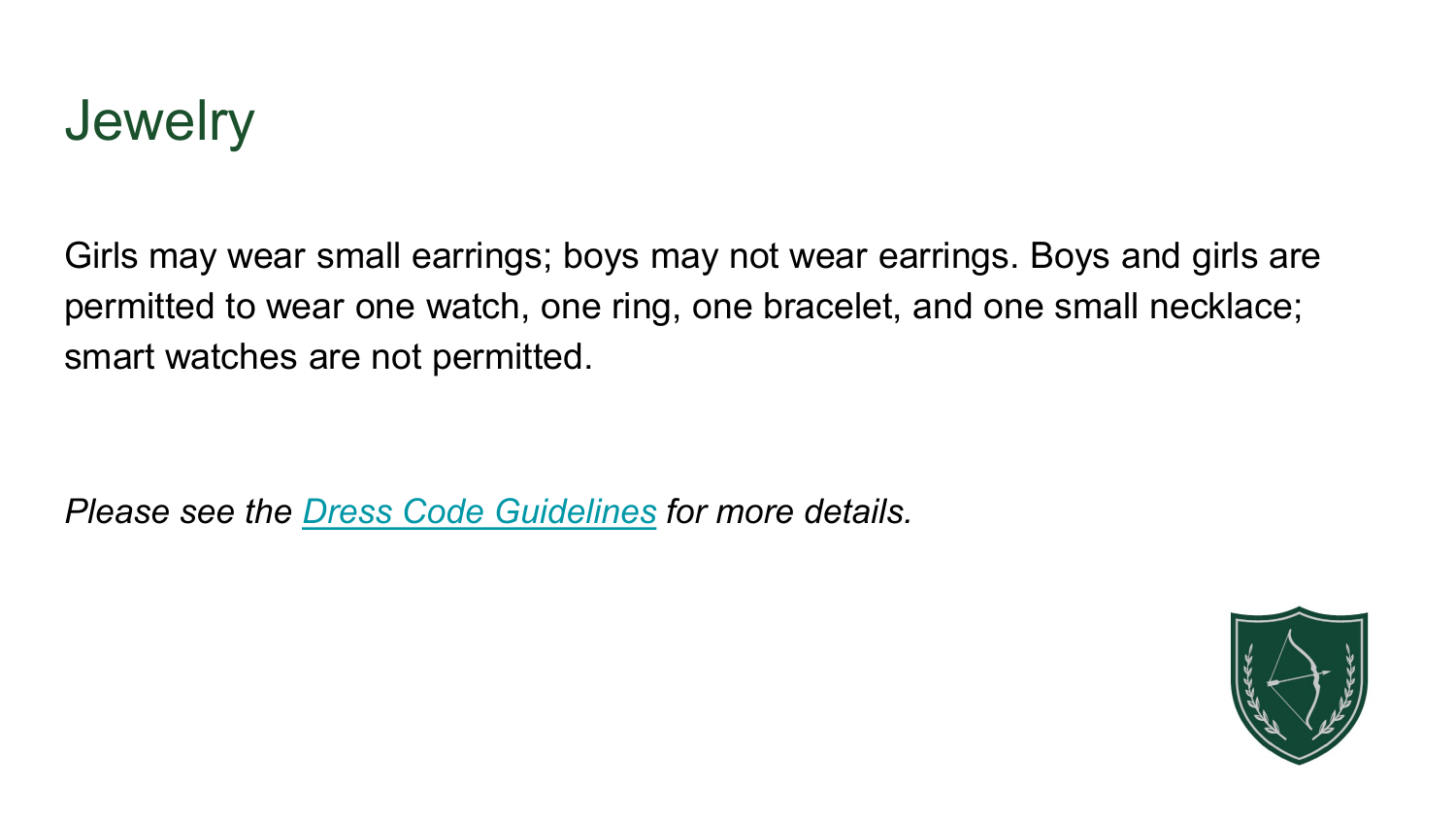# Grooming

**Grooming**: Hair and nails should be clean and trimmed. Hands and face should be clean. No ink designs, permanent or temporary, are permitted on the skin. Perfume and cologne are not permitted; when appropriate, deodorant should be worn.

**Makeup and nail polish**. Students in grades K-5 may not wear makeup or colored nail polish. Girls in grades 6-7 may wear subtle makeup applied in moderation and nail polish in shades of muted pink and skin tones; simple French manicures are acceptable.

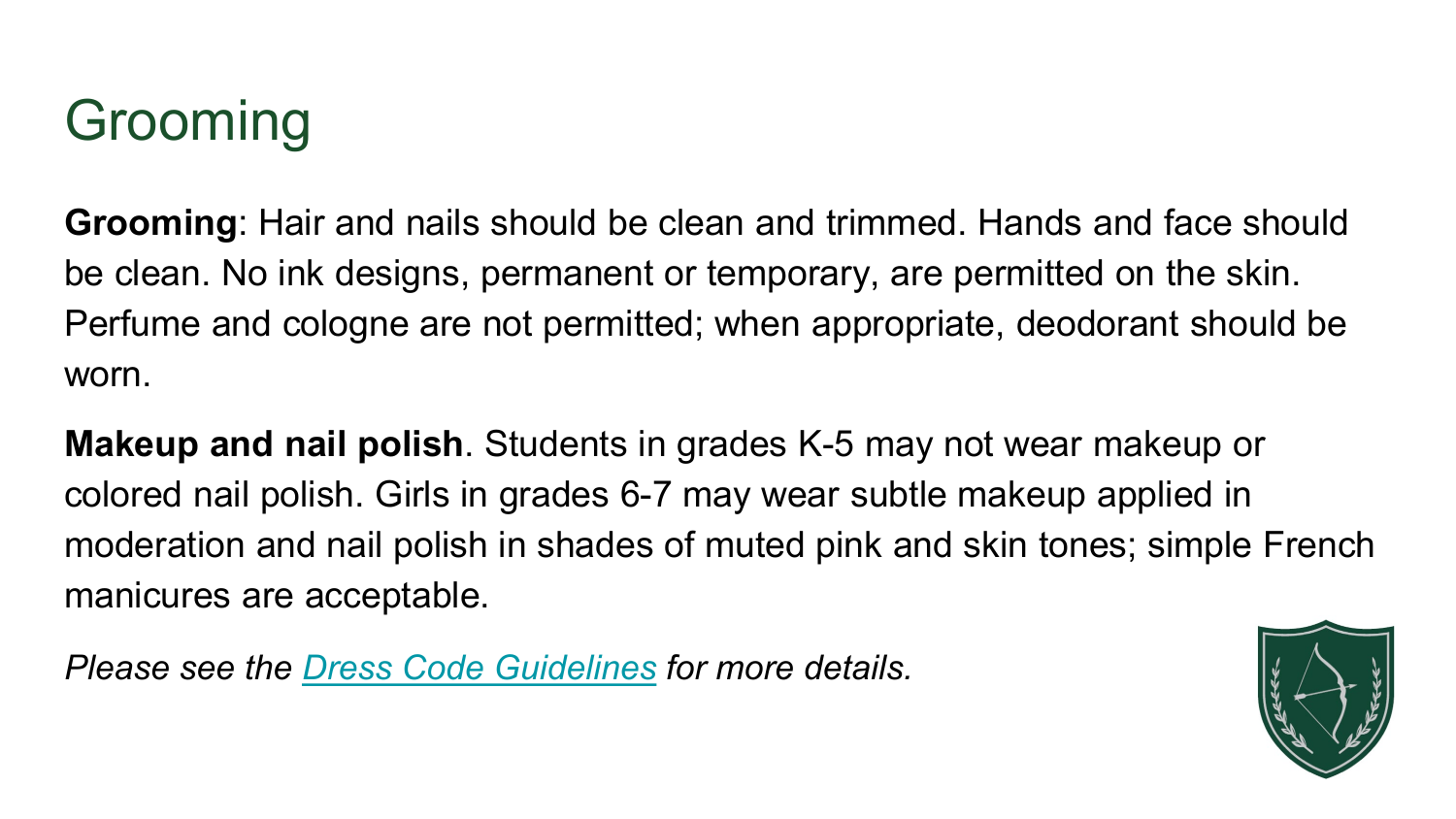### **Outerwear**

Official school sweaters as described in the uniform guidelines are the only outerwear allowed to be worn **in the school building**. The uniform sweaters, vest, and quarterzip/ full-zip sweatshirt may be worn year-round throughout the school day.

Jackets and sweatshirts (including spirit jackets/hoodies with the Great Hearts logo) may be worn during recess and outdoor transitions for warmth, provided they do not detract from the Academy culture. Hats and sunglasses may only be worn at recess. All outerwear, including hats and sunglasses, must remain in the lockers, backpacks, or cubbies when not in use.

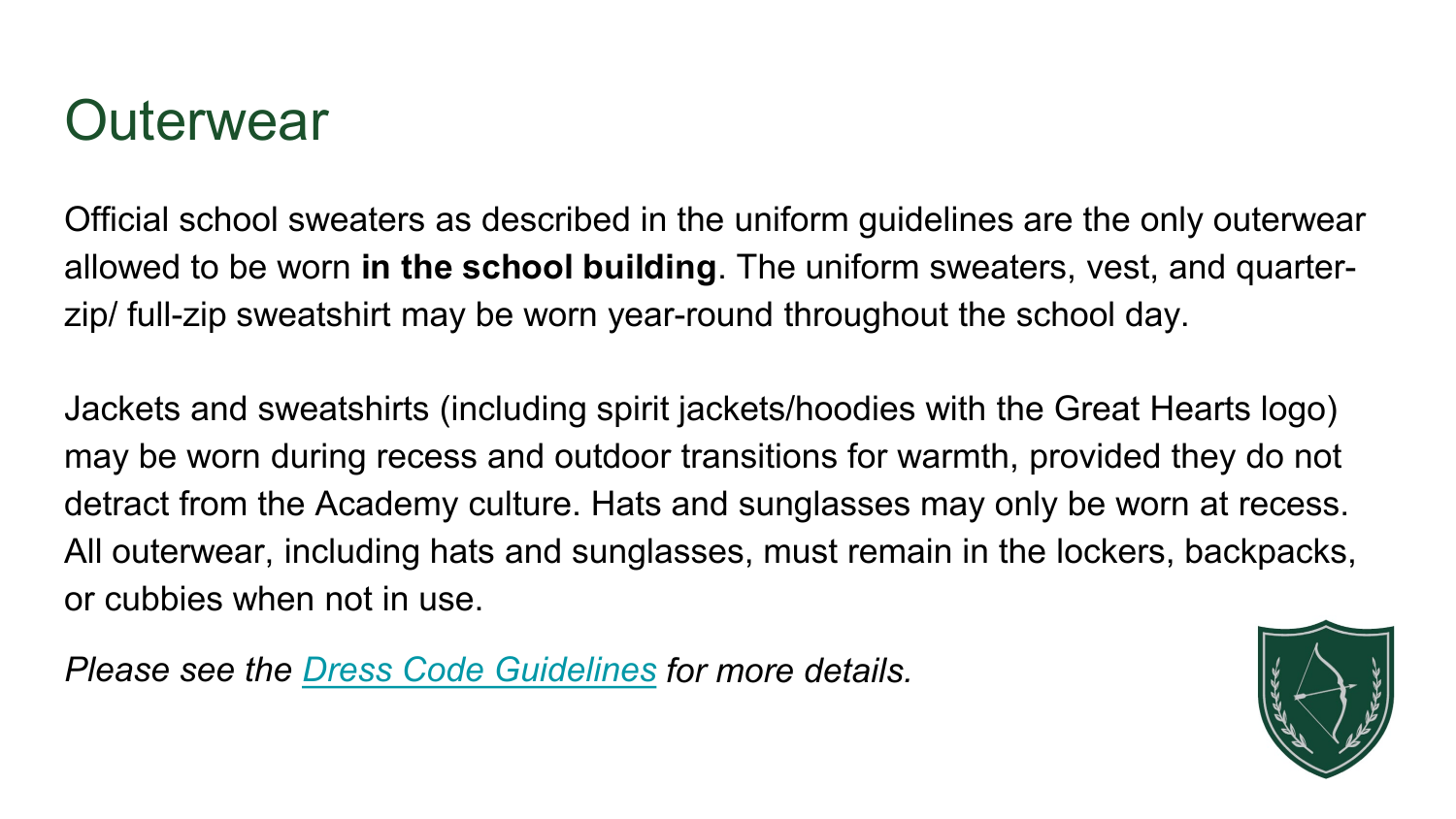### After School Athletics and Clubs

Physical activity and friendly competition is an important part of Academy life. Performance and enjoyment of athletic events is greatly enhanced by functional attire that reflects the Academy's culture.

Basic guidelines for athletic activity are loose-fitting shirts and bottoms in good repair (no holes, torn sleeves, etc.). Shorts should be no shorter than mid-thigh and no-longer than just below the knee. If a player would like to wear spandex or compression pants or shorts, they must be covered by loose fitting athletic shorts. Footwear should be athletic in nature. All athletic attire should be free of logos and messages, with the exception of Great Hearts and sports team logos (e.g., Archers Logo), provided they do not detract from the Academy culture.

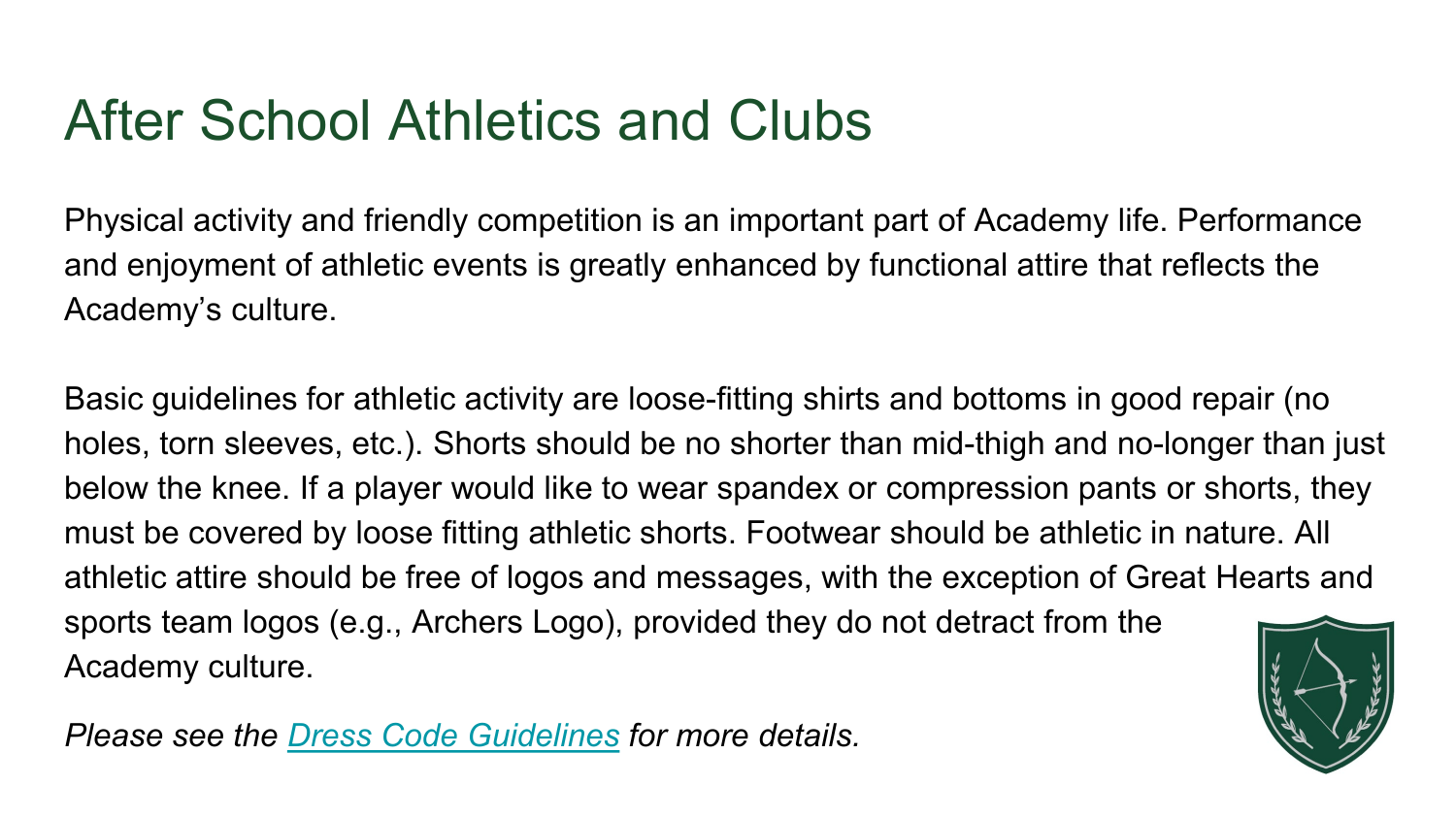### Semi-Formal Events

Special events in the life of the academy, including dances and end-of-year ceremonies (such as promotion), are signified by semi-formal dress. Specific guidelines for attire for semi-formal events will be communicated as events are scheduled and announced.